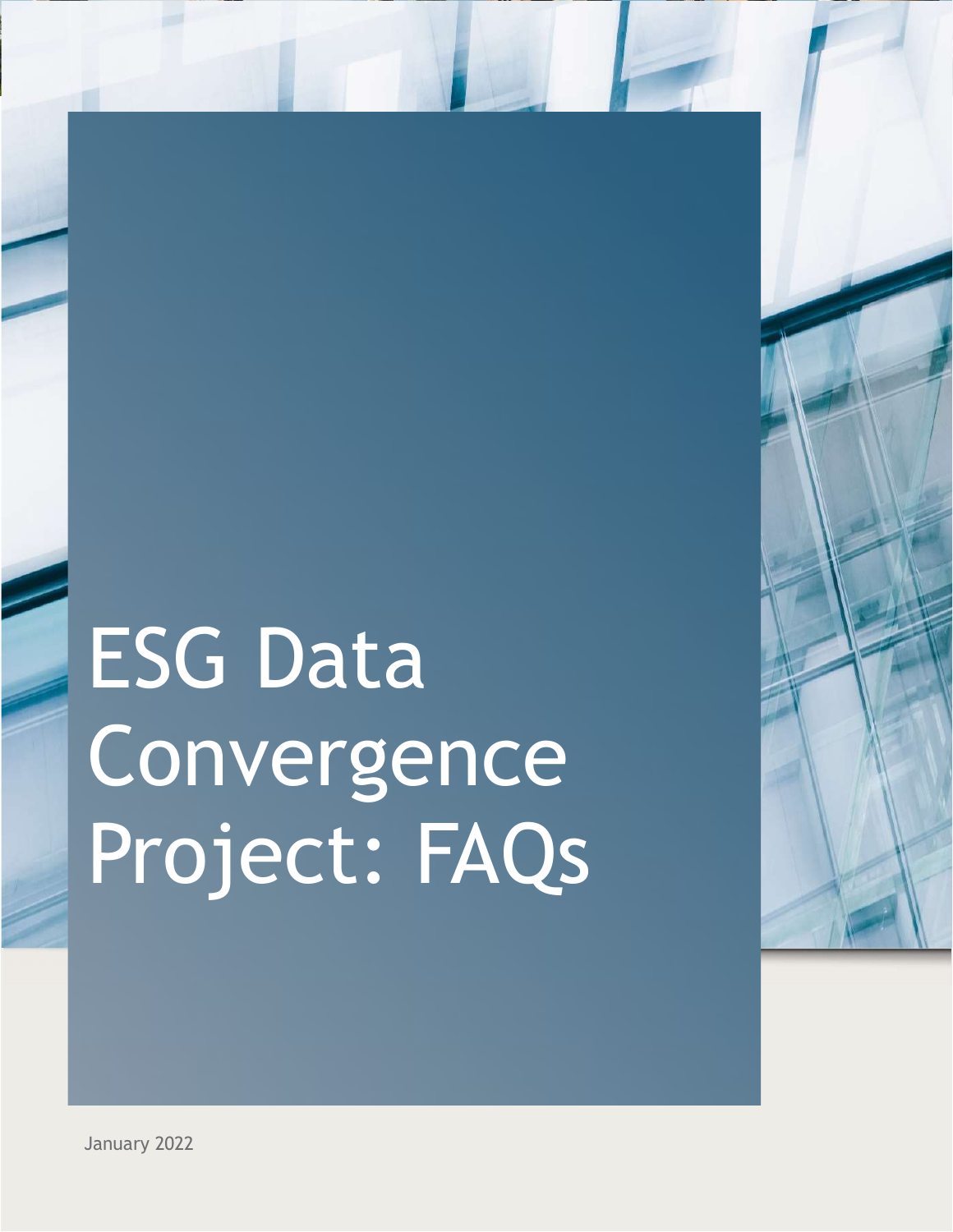# ESG Data Convergence Project: FAQs

<u>rmmunn</u>

#### Table of Contents

| Why was the ESG Data Convergence Project created? Aren't there already too many ESG<br>frameworks and ratings providers? Is this just another framework?  4                           |  |
|---------------------------------------------------------------------------------------------------------------------------------------------------------------------------------------|--|
| How does this work interact with ESG technology providers / data platforms? 5                                                                                                         |  |
| What are the benefits of standardized ESG reporting for GPs / LPs / portfolio companies? . 5                                                                                          |  |
| What are GPs and LPs committing to when joining the ESG Data Convergence Project?  6                                                                                                  |  |
|                                                                                                                                                                                       |  |
|                                                                                                                                                                                       |  |
|                                                                                                                                                                                       |  |
| Are these the only ESG metrics that LPs will require from GPs going forward?  8                                                                                                       |  |
|                                                                                                                                                                                       |  |
| Has the group considered launching a specific set of metrics for different strategies (e.g.,                                                                                          |  |
|                                                                                                                                                                                       |  |
| Is the group planning to include the metrics mandated by SFDR?  8                                                                                                                     |  |
|                                                                                                                                                                                       |  |
| How do GPs select which funds / strategies to include in the project? Do expectations differ<br>for majority-owned companies vs. non-control investments within participating funds / |  |
| Should GPs who can only collect some of the metrics still participate? 9                                                                                                              |  |
| Do portfolio companies typically have data readily available for the selected metrics?  9                                                                                             |  |
|                                                                                                                                                                                       |  |
| Will the data reported to the third party be at the portfolio company level or fund level? 10                                                                                         |  |
| How will we ensure anonymization of the data for the benchmark? 10                                                                                                                    |  |
| What types of benchmarks will be developed and how will they be used?  10                                                                                                             |  |
|                                                                                                                                                                                       |  |
| How often will participating GPs / LPs meet to govern the ESG Data Convergence Project?11                                                                                             |  |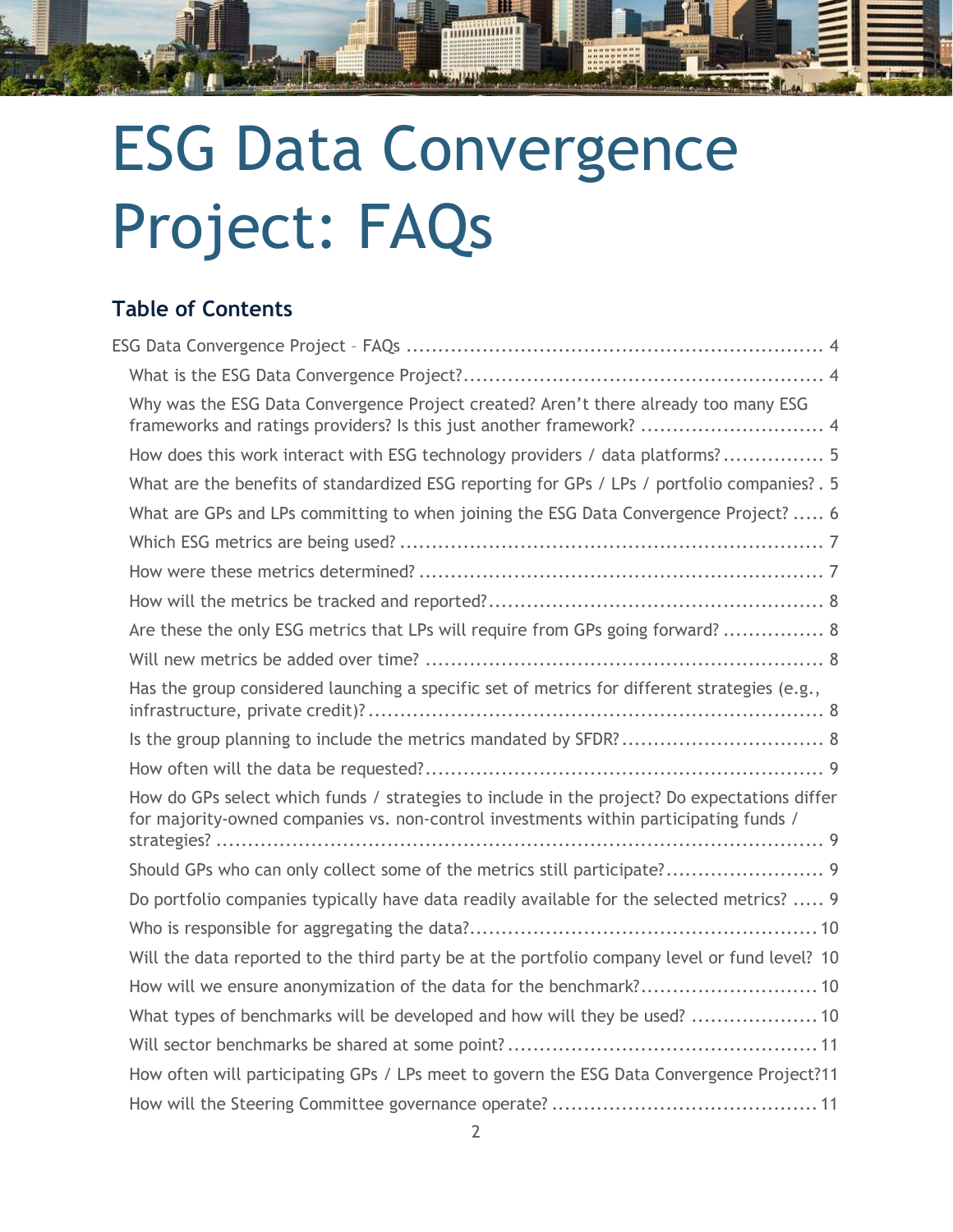

| The metrics and report are posted on the ILPA website. What is ILPA's connection to the |  |
|-----------------------------------------------------------------------------------------|--|
| Do we have to join ILPA to participate? Will future information related to the project  |  |
| Are members able to participate in other ESG-related initiatives?  12                   |  |
|                                                                                         |  |
|                                                                                         |  |
|                                                                                         |  |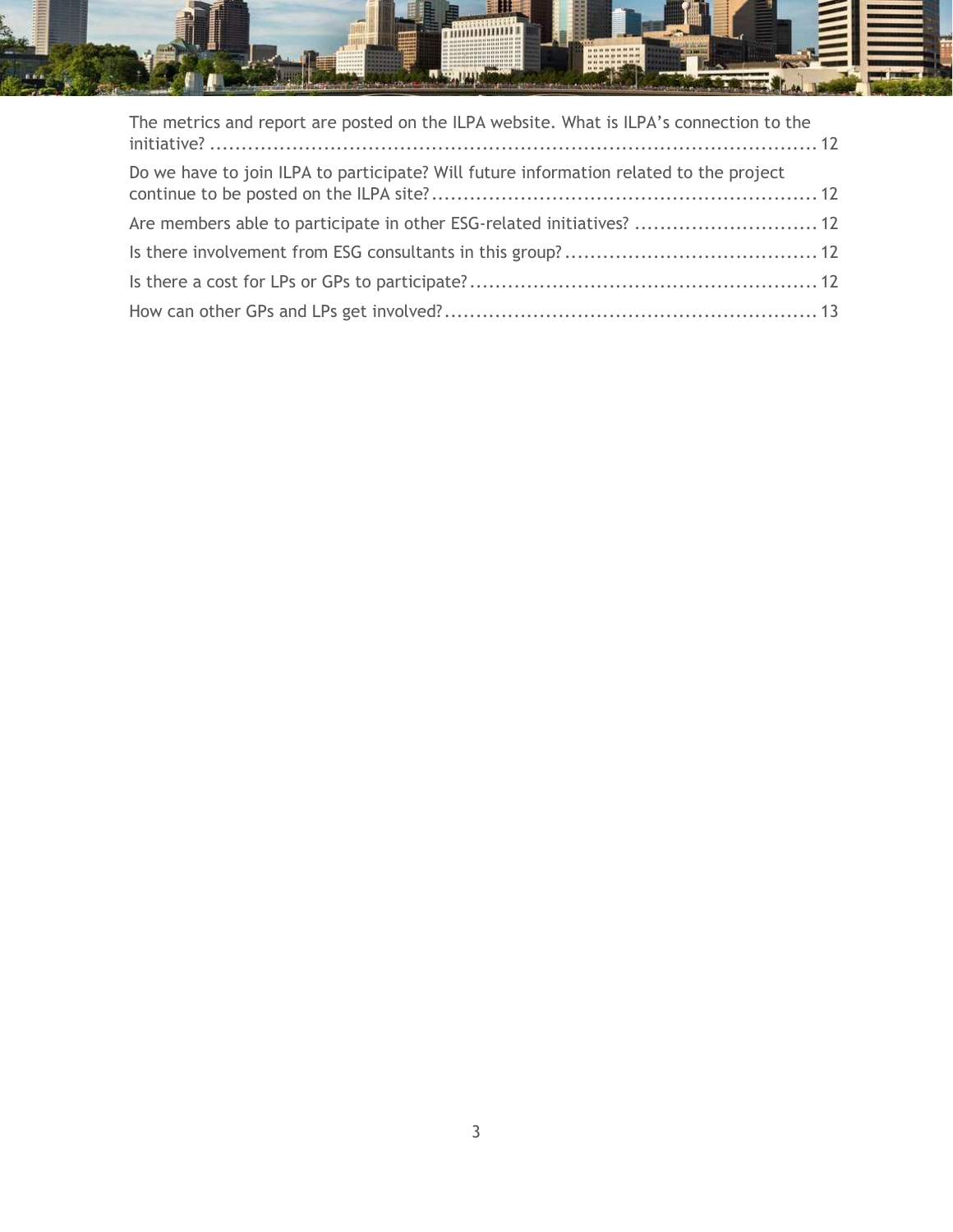

### ESG Data Convergence Project – FAQs

#### What is the ESG Data Convergence Project?

A group of leading general partners (GPs) and limited partners (LPs), led by the California Public Employees' Retirement System (CalPERS) and global investment firm Carlyle, publicly announced on September  $30<sup>th</sup>$ , 2021, that it has convened to form the private equity industry's first-ever collaboration to advance an initial standardized set of ESG metrics and mechanism for comparative reporting.

The initial group, representing more than \$4 trillion in AUM, includes:

- LPs: AlpInvest Partners, APG, CalPERS, CPP Investments, Employees' Retirement System of Rhode Island, PGGM, PSP Investments, The Pictet Group, and Wellcome Trust.
- GPs: Blackstone, Bridgepoint Group Plc, Carlyle, CVC, EQT AB, Permira, and TowerBrook.

As of January 2022, there are more than 100 GPs and LPs committed to the effort, representing more than \$8T in AUM and ~1,400 portfolio companies.

The project is open to any GP or LP who wishes to join and agrees to support the principles of the work.

#### Why was the ESG Data Convergence Project created? Aren't there already too many ESG frameworks and ratings providers? Is this just another framework?

The ESG Data Convergence Project is not a new framework. The objective of this project is i) to catalyze convergence towards consistent reporting on material ESG metrics, leveraging already existing and thoughtful frameworks as a guide for determining which metrics to report on, and ii) to create a collaborative mechanism to improve this process every year.

Many ESG reporting frameworks have emerged over the past few years, each with various areas of focus or oriented towards specific stakeholder groups. However, there has historically been a lack of convergence towards an initial core set of ESG metrics for private companies. Investors, private equity firms, and their underlying portfolio companies report using one, some, or a portion of several frameworks, resulting in a lack of critical mass of usable data in any single set of ESG metrics across private companies.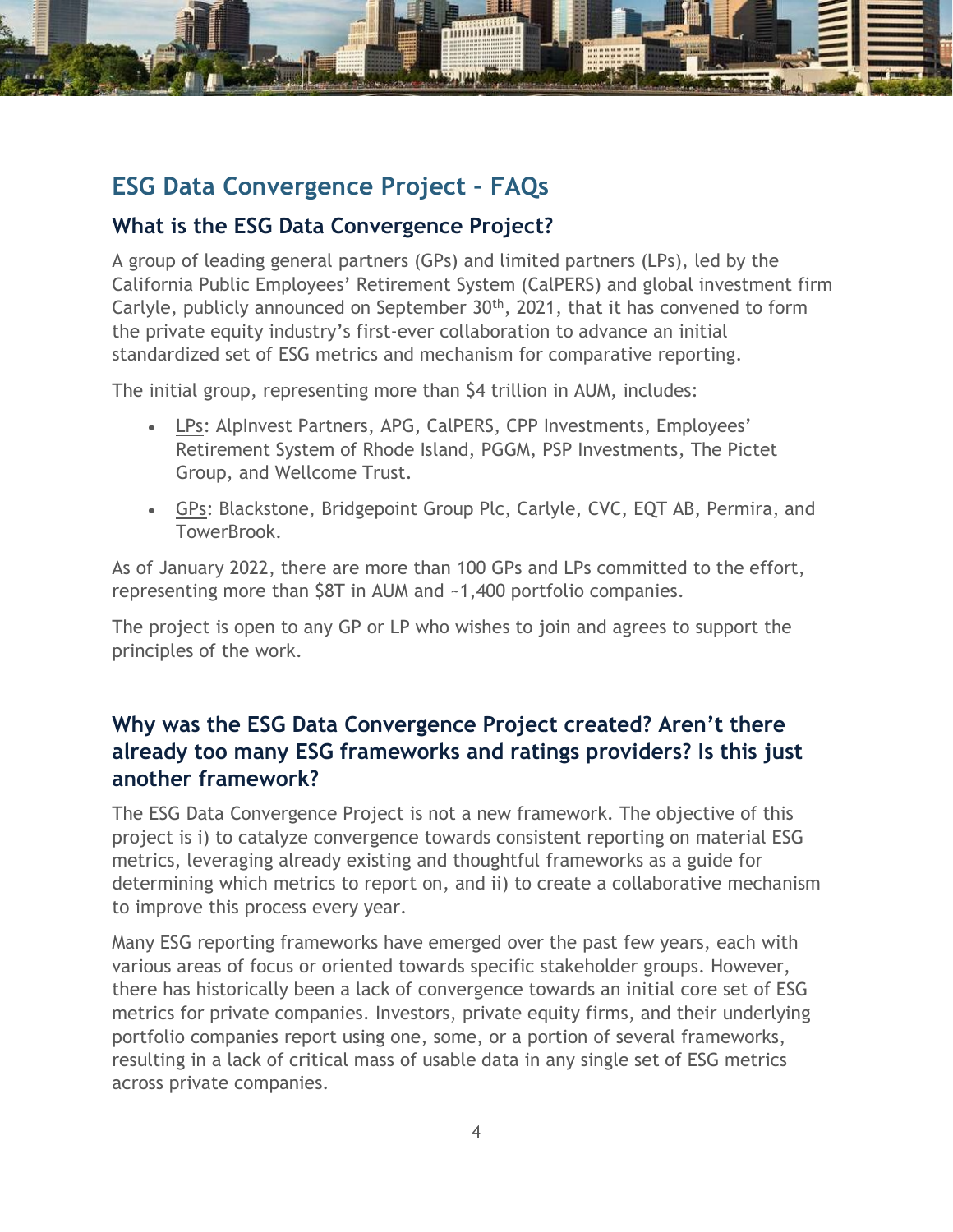Consequently, aligning on a core, standardized set of metrics and a mechanism for comparative reporting will allow GPs and portfolio companies to benchmark their current position and generate progress toward ESG improvements, and enable greater transparency and more comparable portfolio information for LPs.

1111111111111

#### How does this work interact with ESG technology providers / data platforms?

The ESG Data Convergence Project is technology provider and data platform agnostic. The project is focused on advancing a standardized set of ESG metrics and a mechanism for comparative reporting, not on creating a new technology provider / data platform. GPs and LPs can continue to use their existing data systems to transmit, aggregate and report ESG data from the Data Convergence project.

We are aware that GPs and LPs often use separate technology providers, so identifying one provider to replace all existing platforms would prove to be challenging. Our approach has been to be tech platform agnostic and focus on harnessing energy to report on metrics in a standardized way.

#### What are the benefits of standardized ESG reporting for GPs / LPs / portfolio companies?

GPs:

- Creates stronger, clearer portfolio company accountability
- Leads to greater understanding of ESG performance compared to peers
- Focuses efforts on more targeted ESG improvements
- Adds an additional analytical lens to direct future investments
- Differentiates from other GPs
- Simplifies investor reporting, enabling more resources to focus on implementing ESG improvements

LPs:

- Leads to stronger, clearer GP accountability
- Increases transparency into underlying holdings and improves understanding of ESG performance across the entire portfolio
- Improves understanding of the relative performance of GPs on ESG, especially over time
- Adds an additional analytical lens to direct future investments
- Enables more comprehensive ESG reporting to support broader ESG goals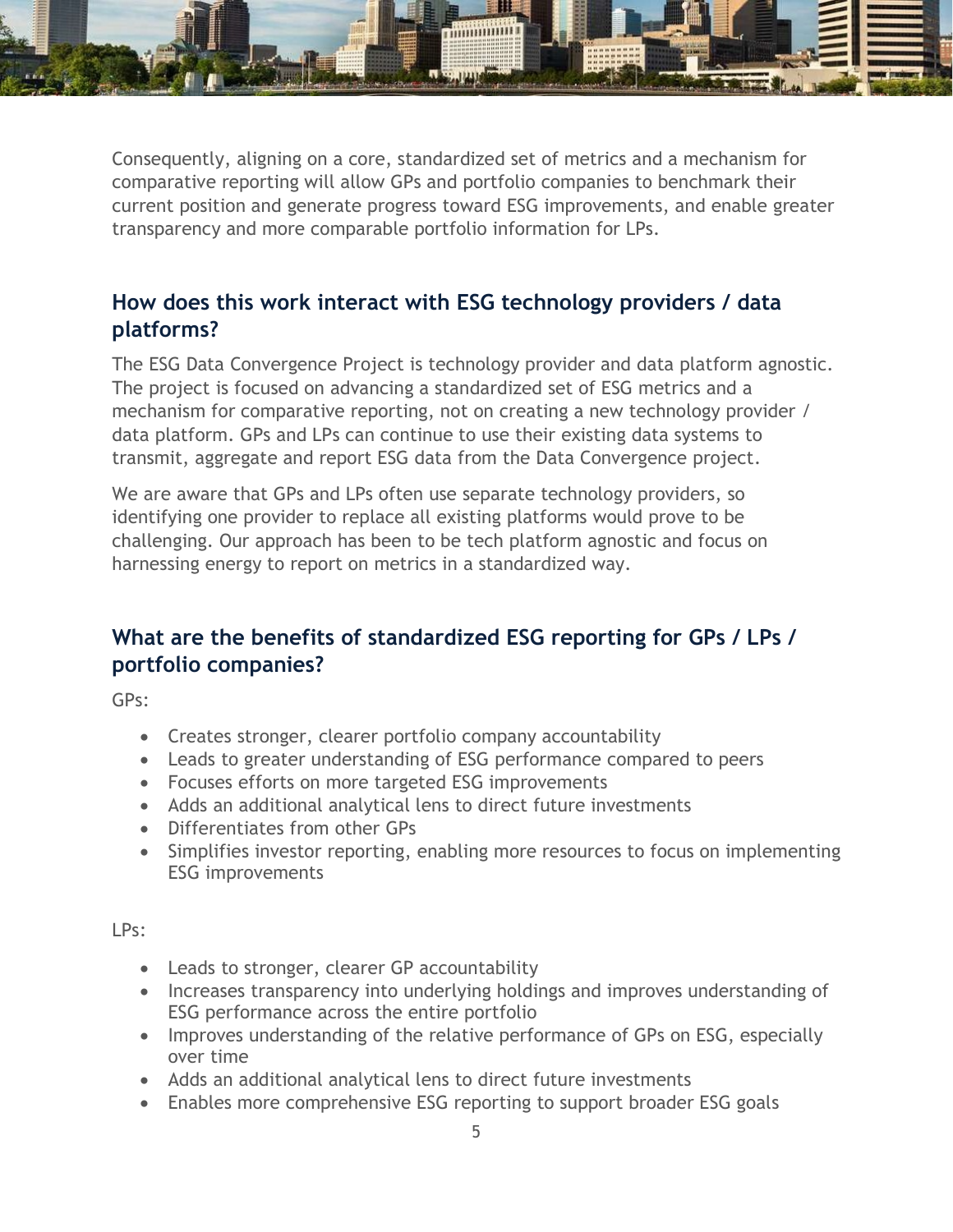

Portfolio companies:

- Enables a clearer understanding of relative performance and stakeholder areas of focus
- Identifies targeted areas for improvement
- Enables, potentially, a cheaper cost of capital (e.g., through ESG-linked financings)
- Enhances, potentially, valuations for companies seen as a market leader on ESG dimensions
- Prepares companies for more comprehensive ESG reporting
- Positions companies to meet public market expectations ahead of potential public market listing

#### What are GPs and LPs committing to when joining the ESG Data Convergence Project?

GPs will:

- Determine which funds / strategies to initially include in the project
- Change internal collection systems for participating funds / strategies to track the initial core set of ESG metrics using the standardized definitions and technical protocols
- Abide by the "ESG Metrics for Investor Reporting Handbook" to the extent possible, and explain instances of deviation if needed
- Supply the metrics to LPs invested in a given strategy, as requested, preferably using the standard template
- Provide, by April 30th of each year, the required ESG metrics and a series of normalization metrics for the previous calendar year, anonymized by company, to a third-party aggregator

LPs will:

- Change current ESG data requests to GPs to align with the required ESG metrics of the project (or eliminate those requests and collect through the standard template), when relevant / overlapping requests exist
- Continue to converge ESG reporting requests to encourage more comparable ESG data, where appropriate
- Publicly support the effort and encourage underlying GPs to report via the agreed ESG metrics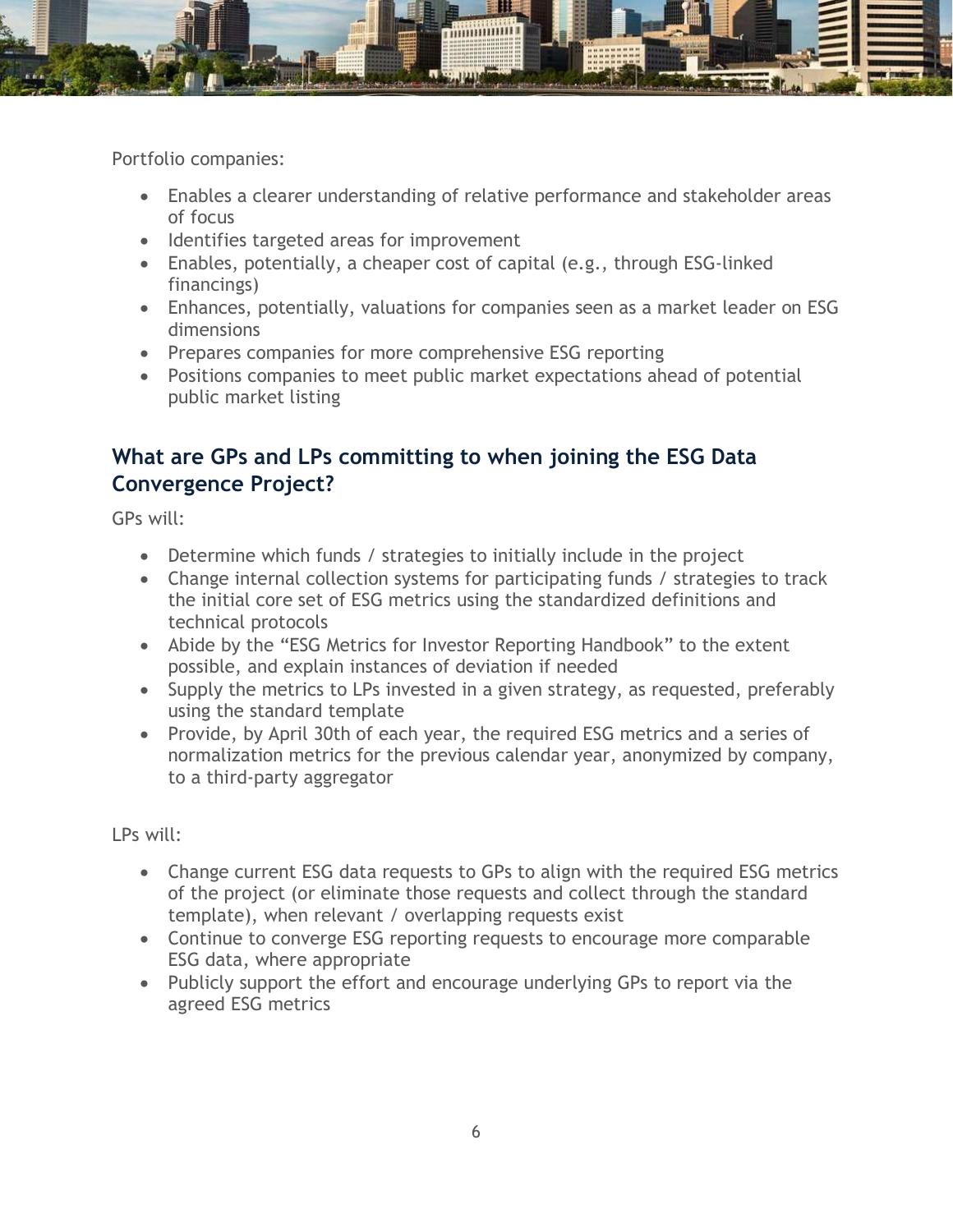

#### Which ESG metrics are being used?

The group has aligned on an initial core set of six ESG categories and fifteen metrics, drawn from the private equity industry's fragmented frameworks. The six categories and metrics include:

- GHG emissions
	- o Scope 1 emissions
	- o Scope 2 emissions
	- o Scope 3 emissions (optional)
- Renewable energy
	- o % renewable energy use
- Diversity of board members
	- o % women on the board
	- $\circ$  % under-represented minority on the board *(required in US, optional* everywhere else)
	- o % LGBTQ on the board (optional)
- Work-related injuries
	- o Work-related injuries
	- o Work-related fatalities
	- $\circ$  Days lost due to injury
- Net new hires
	- o Net new organic hires
	- o Net new total hires
	- o Attrition
- Employee engagement
	- $\circ$  Employee survey (Y/N)
	- o Employee survey response (optional)

#### How were these metrics determined?

The ESG Data Convergence Project aligned on a set of guiding principles to inform the selection of the core metrics:

- Globally accepted: Selected from the most accepted and widely regarded frameworks
- Meaningful: From a financial or societal impact perspective
- Comparable: Allowing performance comparisons between portfolio companies and GPs
- Dynamic: Evolving metrics as tracking improves and understanding and materiality evolves
- Straightforward: Simple to accurately track, ensuring data quality and integrity
- Actionable: Tied to specific actions under GPs and portfolio companies' control
- Objective: Minimizing subjectivity or need for interpretation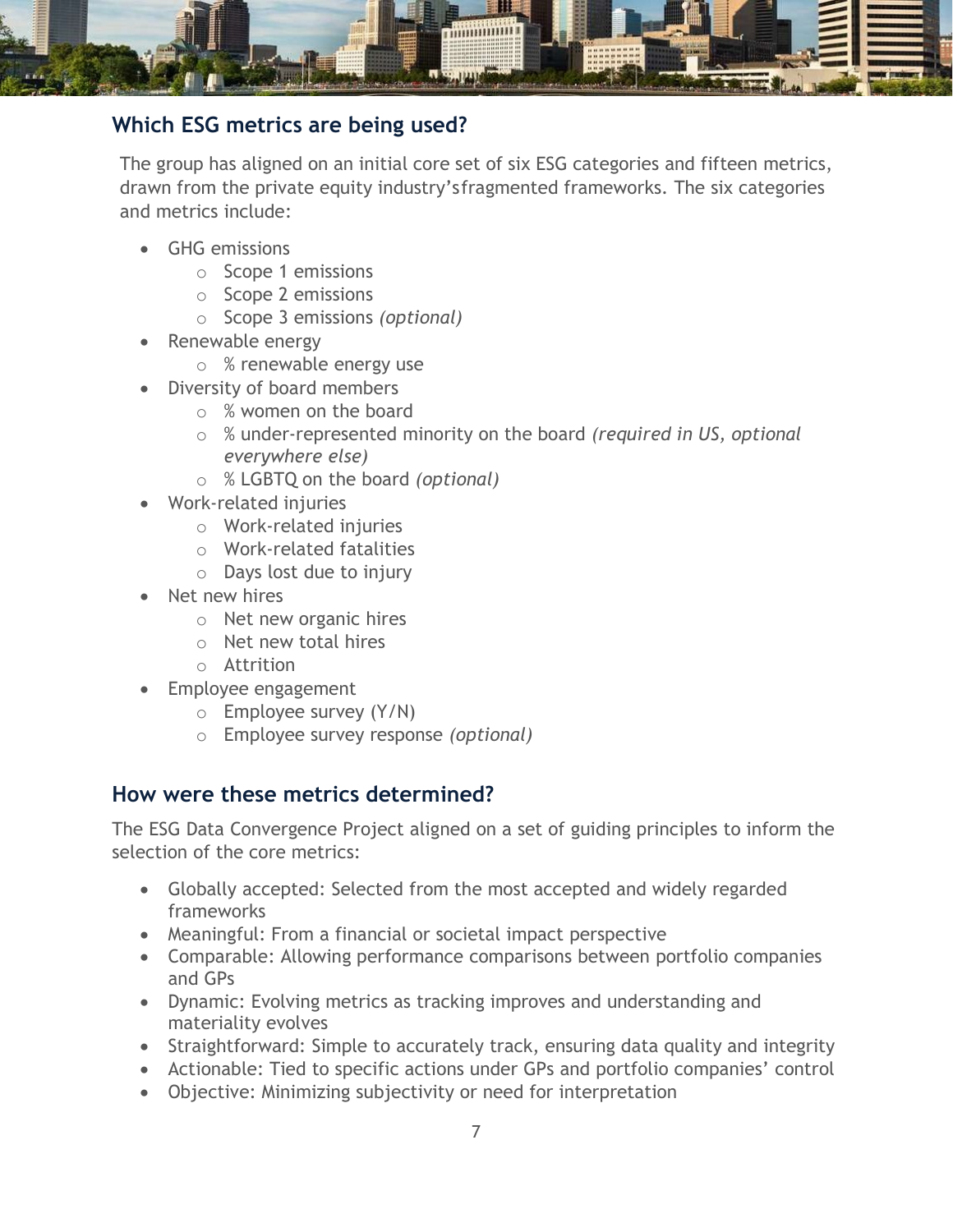

#### How will the metrics be tracked and reported?

The metrics will be tracked and reported in a standardized format for the 2021 calendar year for underlying portfolio companies in covered funds. The data will be aggregated into an anonymized benchmark and might be shared directly with invested LPs.

#### Are these the only ESG metrics that LPs will require from GPs going forward?

No, the expectation is not that LPs will only ask for these six metrics going forward. However, when LPs ask for relevant or overlapping information, they will change the format of the questions to match the Data Convergence Project standardized format. We also hope that this effort will be part of broader conversations around how to converge on quantitative and qualitative ESG reporting that is more meaningful for our industry.

#### Will new metrics be added over time?

The group will evaluate the metrics every year through a collective "sprint" and may add new metrics or modify existing metrics each year. The group will prioritize materiality and work collaboratively to increase the sophistication and utility of the ESG reporting. The goal is to create a long-term mechanism that improves the quality, availability, and comparability of ESG data in private markets over time.

#### Has the group considered launching a specific set of metrics for different strategies (e.g., infrastructure, private credit)?

We believe that the partnership that we have developed through the ESG Data Convergence Project, and that we will continue to build, will enable interesting work in the future across different strategies. We have considered extending the existing metrics to include industry-specific data points, and we are specifically exploring applications in private credit markets.

#### Is the group planning to include the metrics mandated by SFDR?

We want to track metrics that align with the most prevalent frameworks and are common across a critical mass of GPs. We will strongly consider SFDR metrics given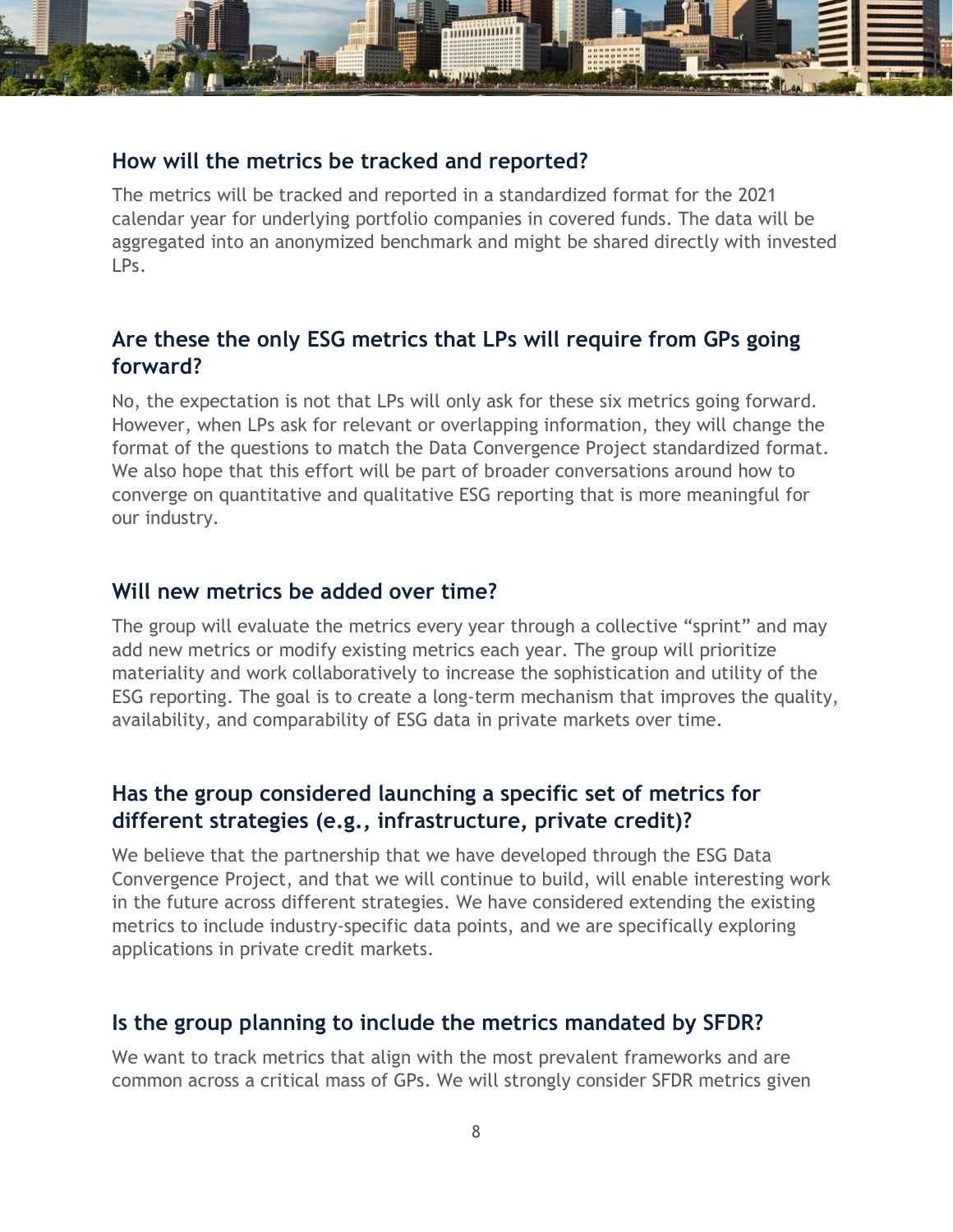

their relevance for our industry and European funds in particular, although we are unlikely to incorporate all of SFDR metrics in a single year.

#### How often will the data be requested?

GPs are asked to report annually, ideally by April 30th of each year. LPs are not responsible for reporting any data.

#### How do GPs select which funds / strategies to include in the project? Do expectations differ for majority-owned companies vs. non-control investments within participating funds / strategies?

While the ultimate aspiration is for each GP to get to 100% coverage, and we encourage GPs to provide as much data as they can, this is at the discretion of each participating GP.

We acknowledge that it may be easier to collect and quality control data from majority-owned companies. To this end, each GP is selecting which funds / strategies to report on based on a commitment to provide the highest quality data. For example, many GPs are selecting their largest funds and are committing to report on data from their majority-owned companies.

#### Should GPs who can only collect some of the metrics still participate?

We selected fewer metrics, as we wanted to prioritize feasibility of collection, so we strongly encourage GPs to collect the maximum amount of metrics possible. While a complete dataset is most helpful, a high-quality incomplete dataset may still be useful to the project and for participating LPs. Please reach out to **ESGmetrics@bcg.com** if you would like to discuss participation in the absence of a complete, high-quality dataset.

#### Do portfolio companies typically have data readily available for the selected metrics?

We hope that focusing on fewer initial metrics will allow any portfolio company to collect robust and quality data. However, we acknowledge that portfolio companies vary in their understanding of and ability to collect ESG metrics. For example, some companies do not know how to measure Scope 1 and 2 emissions, which are material but complex, while others already collect the data.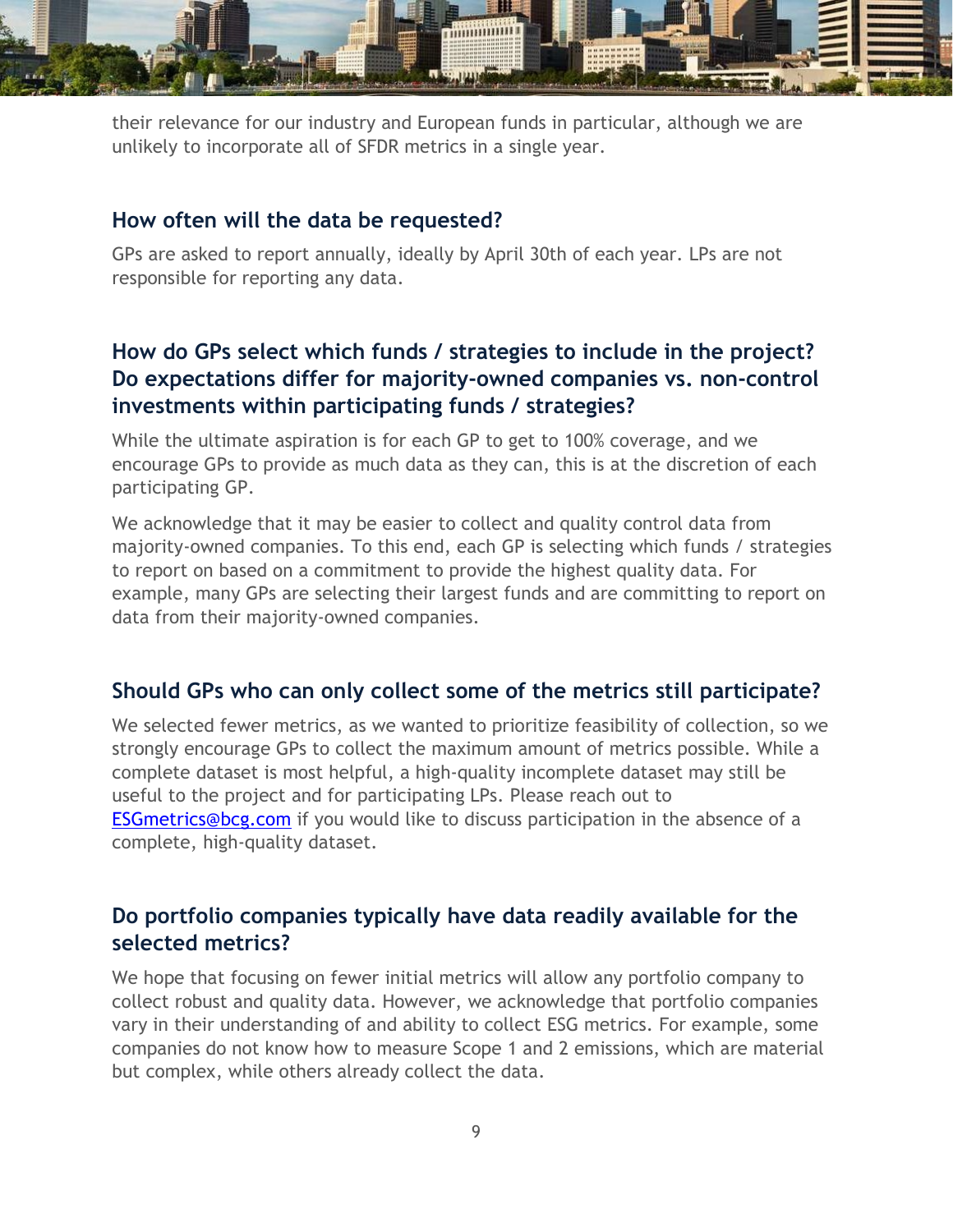

#### Who is responsible for aggregating the data?

The data will be aggregated by a secure and neutral third party. For this initial cycle, the group has partnered with Boston Consulting Group (BCG) who will collect and aggregate the 2021 data by April 30th, 2022 for analysis and distribution in Q2 2022.

#### Will the data reported to the third party be at the portfolio company level or fund level?

GPs will report data to the third party at the portfolio company level. GPs will anonymize both the company and fund name before sending the data to the third party.

Data reported to the aggregator will only be used in an aggregated fashion, and cannot be extracted at the GP, fund, or portfolio company level. The data shared with the aggregator will be governed by the data privacy legal agreement with the third party and cannot be used for any other applications.

Data privacy and security are of the utmost importance.

#### How will we ensure anonymization of the data for the benchmark?

We have implemented a number of measures to ensure anonymization:

- 1. There is and always will be a legal benchmarking agreement in place centered on data security and privacy
- 2. GPs will anonymize both the company and fund names when sending to the third-party data aggregator to ensure the third party is not able to "back into" any company-specific information
- 3. Research, if publicly shared, will be presented only in an aggregated format that highlights industry trends

Note that non-anonymized or non-aggregated portfolio company data will continue to be transferred directly from GPs to invested LPs.

#### What types of benchmarks will be developed and how will they be used?

Participating GPs and LPs will have access to a set of standardized benchmarks showing industry averages, medians, and trends over time using normalizers. GPs will use the benchmarks to understand where their portfolio companies stand relative to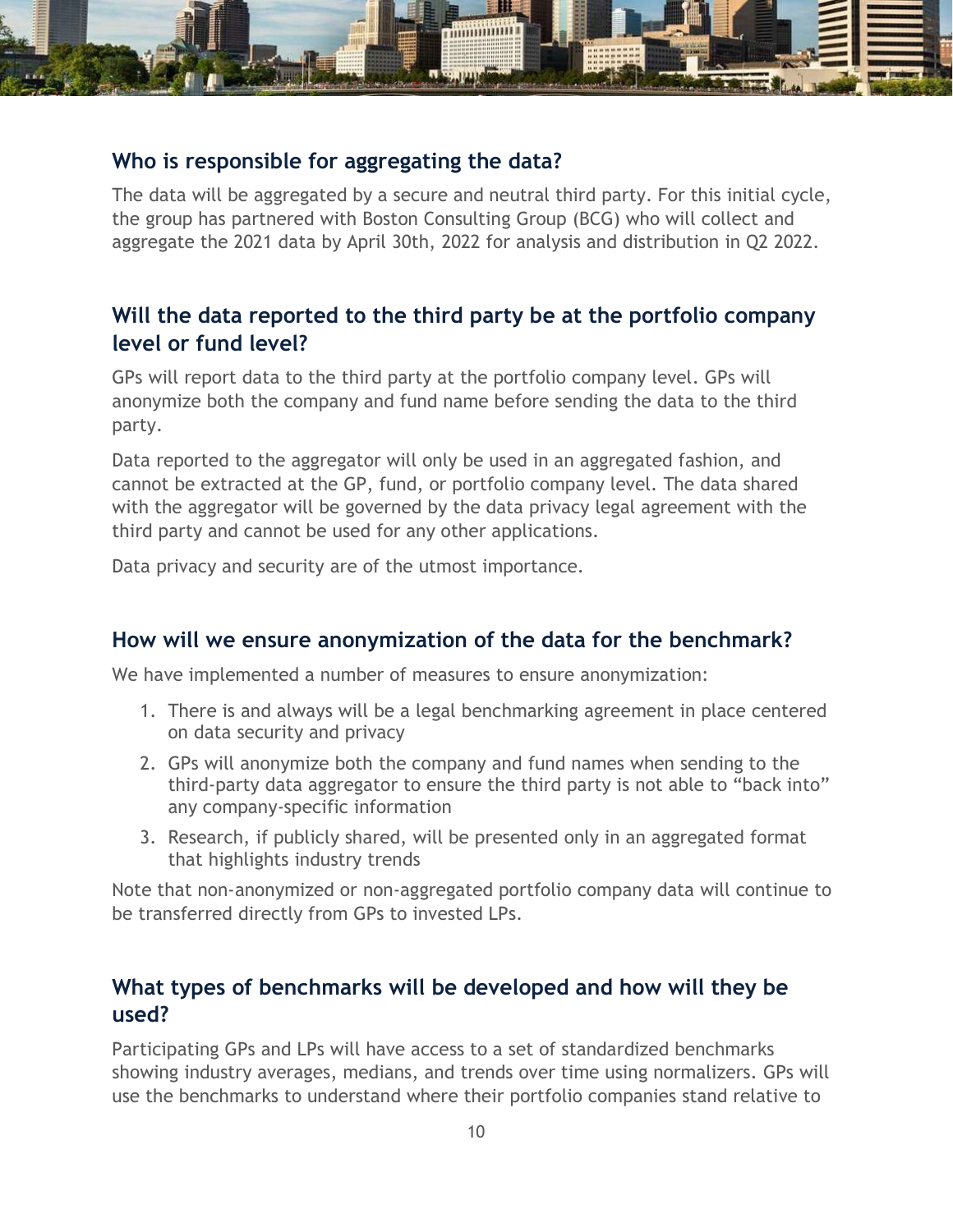peers, and to identify opportunities for improvement. LPs will use the standardized benchmark to compare data points across their portfolio, and to better understand their portfolio exposure and performance on ESG domains relative to various benchmarks.

11111111111111

#### Will sector benchmarks be shared at some point?

GPs and LPs who contribute data to the project will have access to the aggregated sector benchmarks and will be able to compare their portfolio companies to specific sector data. Sector benchmarks will not be shared publicly.

#### How often will participating GPs / LPs meet to govern the ESG Data Convergence Project?

The group of participating GPs and LPs plans to host an annual "sprint" each spring to review the prior year's data, discuss and prioritize potential addition of new metrics, and review and improve the entire ESG benchmarking process, from data collection to reporting.

#### How will the Steering Committee governance operate?

Finalizing Steering Committee governance is a top priority of the existing Steering Committee for this year. Our initial thinking is the following:

- Every GP and LP formally signed on to the ESG Data Convergence Project will have a vote on ESG data priorities at the beginning of the 'sprint' and on the final metrics to be amended or added at the end of the sprint
- The GP/LP Steering Committee will be responsible for the more intensive collaboration and negotiation during the 'sprint'
- The Steering Committee will have an equal representation of GPs and LPs, ensuring interests and preferences of one group do not have a majority voice in deciding which metrics to add, remove or amend
- The Steering Committee for this year is comprised of the GPs and LPs that were a part of the initial work to launch the project. Every year, a portion of the Steering Committee will roll off, and new members will be added from the broader participating LP/GP group. A working group focused on the project's governance is currently detailing the mechanics of this process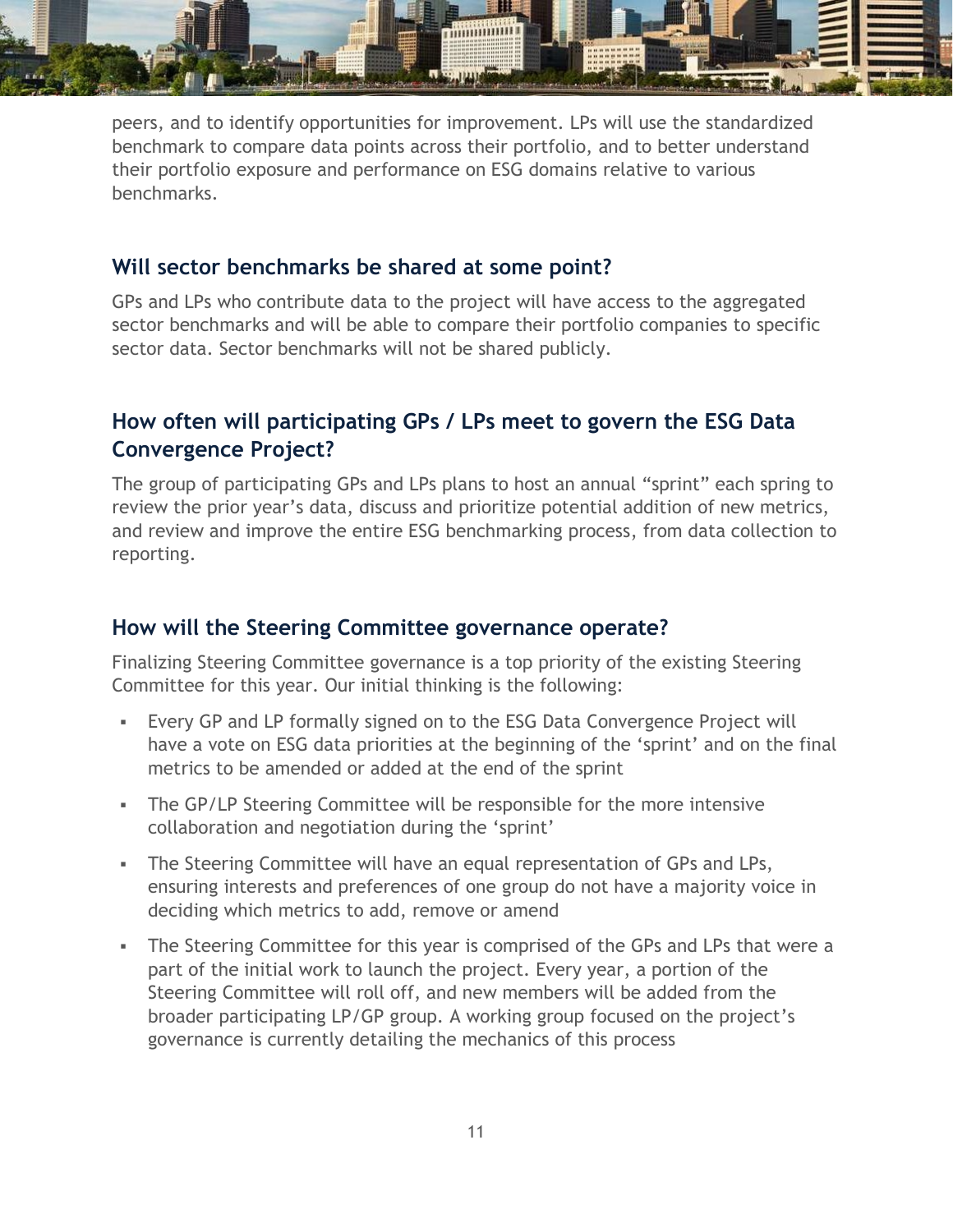

#### The metrics and report are posted on the ILPA website. What is ILPA's connection to the initiative?

While this is not an ILPA initiative and it is not led by ILPA, ILPA is supportive of the effort and is proud to provide its resources as part of its broader ESG Roadmap & Resources toolkit.

ILPA believes convergence is a necessary ingredient for industry-wide progress and supports this and other initiatives aimed at streamlining existing frameworks that are fit-for-purpose and flexible enough to adapt as the market and investor needs evolve.

#### Do we have to join ILPA to participate? Will future information related to the project continue to be posted on the ILPA site?

Participants in the ESG Data Convergence Project are not required to be ILPA members. The ILPA website will continue to house this information unless the Steering Committee decides we should enlist a separate third-party administrator for the work.

#### Are members able to participate in other ESG-related initiatives?

Absolutely. This effort is designed to be complementary with the broader industry work on ESG data and it is not intended to supplant or be at odds with other efforts. This project aspires to be part of the industry's effort to converge around clear expectations and to drive towards greater ESG integration for LPs and GPs.

#### Is there involvement from ESG consultants in this group?

Many consultants have asked how they can incorporate our initiative into their approach and how they can officially express their support. Our answer to this topic is in development as we are still gathering perspectives from GPs/LPs and other industry participants. We have also hosted informational sessions to address ESG industry participants questions and will hold more sessions in the future as needed.

#### Is there a cost for LPs or GPs to participate?

No, there is no cost for LPs or GPs to participate.